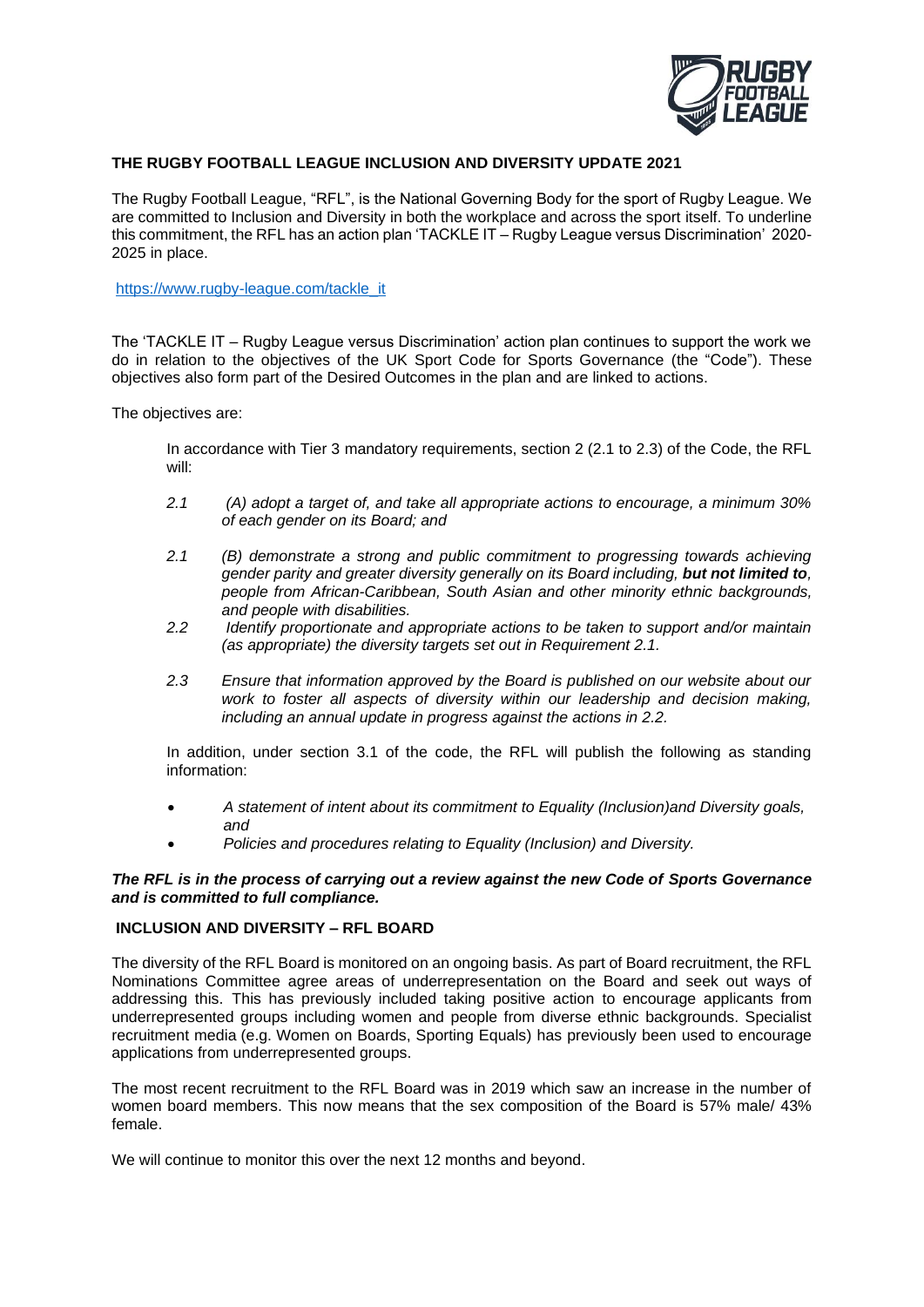

#### **INCLUSION AND DIVERSITY – LEADERSHIP**

In common with other national governing bodies, the RFL is an Executive-led organisation. The Executive team, including the two Executive Board members, is a team of 8 men and 2 women.

In terms of leadership, the RFL has a Leadership Group comprising of senior members of staff within the organisation. The make-up of the group is monitored on an ongoing basis. In 2021, the Leadership Group's composition was 54% male and 46% female. Further reviews of the make-up of the group will continue.

From 2018 the RFL had in place an Inclusion and Diversity Advisory Group. This was comprised of a both internal and external members to help to support the delivery of the Inclusion and Delivery Plan 2017-2020.

To provide strategic input to the 'TACKLE IT – Rugby League versus Discrimination' action plan, the RFL have appointed an Inclusion Board (IB). Interviews were held during December 2020 for roles on the new Board, and it consists of nine external members and one internal member of staff. All members have a wealth of experience in the area of equality, diversity and inclusion. The Board, chaired by Dr Rimla Akhtar MBE (Non-Executive Director), meets on a quarterly basis.

To further strengthen this area, the RFL Inclusion Working Group has been revised. The new group is made up of key influencers from within the organisation who lead on the delivery of the TACKLE IT action plan. The plan is divided into sections with each one of the leads responsible for achieving objectives within their area and collectively for the organisation and the wider sport.

In December 2021, the RFL appointed an Inclusion Lead to further enhance its work in this area.

# **'TACKLE IT - RUGBY LEAGUE VERSUS DISCRIMINATION' – THE ACTION PLAN**

As referenced, in 2020 the RFL launched 'TACKLE IT- Rugby League versus Discrimination' a sportwide action plan to continue to make Rugby League a truly inclusive sport by actively tackling discrimination and breaking down any barriers to involvement. The plan sets out four strategic goals and, crucially, the specific and measurable actions that will be taken to achieve them. TACKLE IT marks a firm and tangible sport-wide commitment to inclusion, diversity, and anti-discrimination, which aims to:

- 1 Widen the reach and impact of Rugby League.
- 2 Diversify the game's talent pool.
- 3 Improve the culture of Rugby League.

4 - Clarify processes, instil confidence in and encourage reporting of discrimination, and ensure that appropriate sanctions are in place.

The sport-wide TACKLE IT action plan is supported by the RFL, Super League (Europe); Championship and League 1; Rugby League Cares and RLWC2021, with actions assigned to stakeholders across the sport.

To support this work, the Board has a nominated lead person for Inclusion and Diversity (Dr Rimla Akhtar- Non-Executive Director) and receives a detailed report on progress against the plan twice a year.

# **INCLUSION AND DIVERSITY- EQUALITY STATEMENT**

The RFL's Equality Statement, 'Rugby League for All', is published online at [https://rugby](https://rugby-league.com/governance/inclusion-&-diversity)[league.com/governance/inclusion-&-diversity](https://rugby-league.com/governance/inclusion-&-diversity)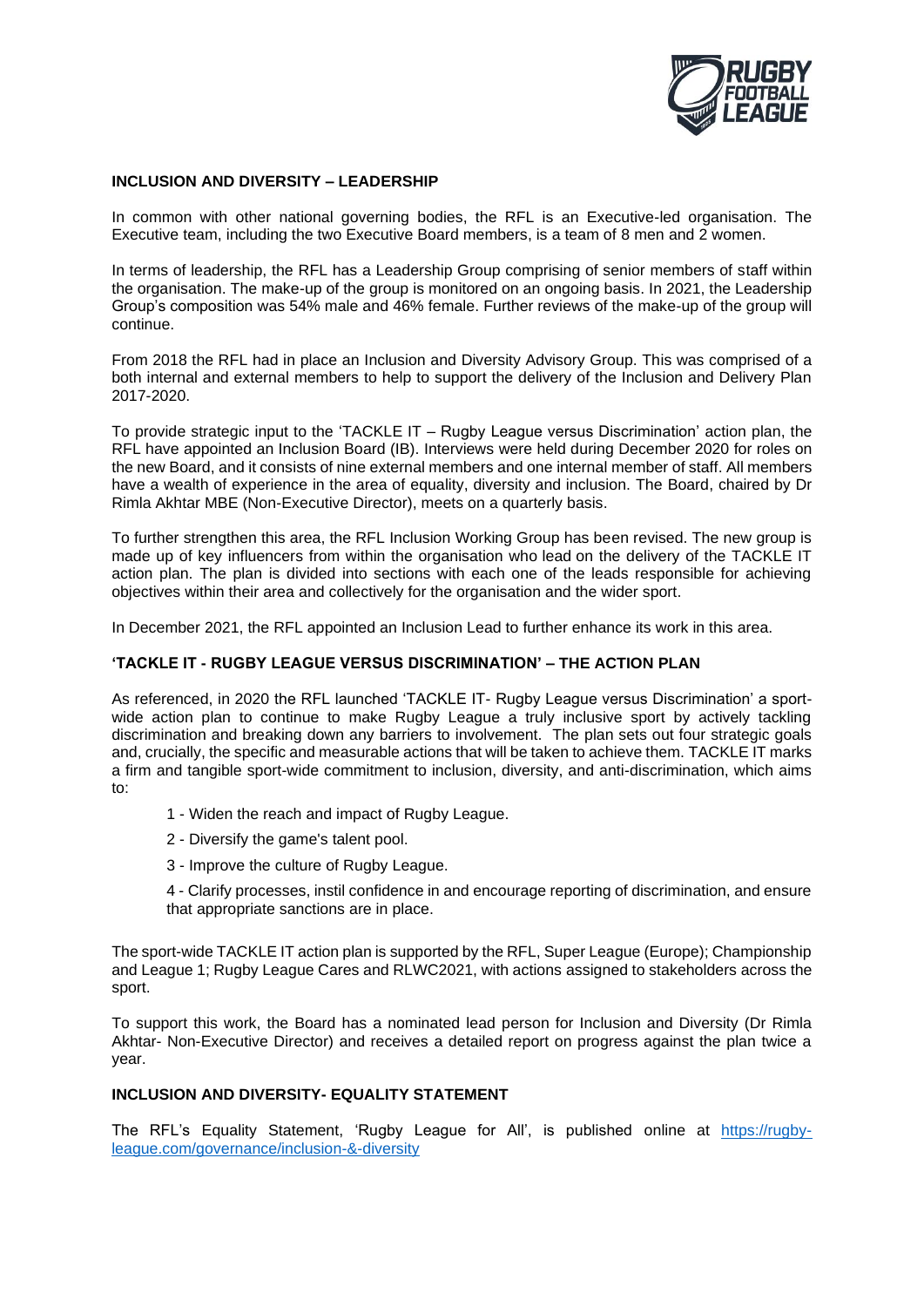

## **INCLUSION AND DIVERSITY- POLICIES AND PROCEDURES**

The RFL has in place an Inclusion and Diversity policy which is available to all staff. The policy and its contents form part of the induction programme for new starters.

Inclusion and Diversity training is also provided to staff and stakeholders on an ongoing basis, using a mix of online platforms and face to face delivery. From 2020 Inclusion and Diversity training was rolled out to professional players as well.

In 2020, the RFL Board of Directors also received Inclusion and Diversity training to support them in their roles.

As previously outlined, to support this work, the organisation has established an Inclusion Board, comprised of both internal and external members.

Despite the many challenges the game has faced this year, the RFL continues to progress Inclusion and Diversity internally and across the wider game. Below is a list of successes both on and off the field achieved in 2021.

## **INCLUSION AND DIVERSITY- SUCCESSES**

While the Covid-19 pandemic continues to affect the game, the RFL and partners continue to make progress against the TACKLE IT plan objectives.

- The Inclusion Board met four times during 2021, monitoring progress against the TACKLE IT plan, and offering strategic advice and expertise.
- The RFL Internal I&D Working group with representatives from all departments has met on a monthly basis throughout 2021 and contributed to the practical delivery of TACKLE IT.
- The RFL has appointed an experienced Inclusion Lead, Ben Abberstein, who commences in December 2021 and will coordinate and drive policy in this area.
- The RFL has commenced a number of initiatives to make performance pathways more inclusive, such as the launch of a 'talent project' in Manchester, talent and development officers ambassadors at each professional club, and the launch of the TACKLE IT Academy. CoachRight, the compulsory online educational module that all coaches must undertake on an annual basis to be able to maintain their licence, now includes an I&D module. Introduction to Equality & Diversity and Unconscious Bias education modules have been provided to professional players.
- A demonstrable commitment to inclusion is an objective for all RFL staff as part of the organisation's performance management process.
- The profile of Women's and Wheelchair Rugby League continues to grow, with both the BBC and Sky Sports broadcasting live domestic and international matches. In addition, variations such as physical and learning disability Rugby League have featured regularly on the RFL's Our League app (204,000 subscribers), website and social channels.
- Similarly, RL media including RFL/Our League, Sky Sports and BBC continued to utilise diverse voices during the 2021 season, for example Kyle Walker who hosted the Our League end-of-season awards programme.
- Dedicated fitness and wellbeing resources developed with national social care partner Community Integrated Care helped ensure a successful return to play in 2021 for players with autism and other learning difficulties.
- The RFL continued to work with a range of equity and campaigning partners including Sporting Equals, Women in Sport, the Activity Alliance, Sport England and the Sport & Recreation Alliance, as well as actively supporting key national external campaigns such as This Girl Can.
- The RFL continues to ensure that promotional imagery reflects diversity
- Many clubs continue to make progress in the I&D space, among then Featherstone Rovers, Keighley Cougars, Swinton Lions and Wakefield Trinity to name but a few.